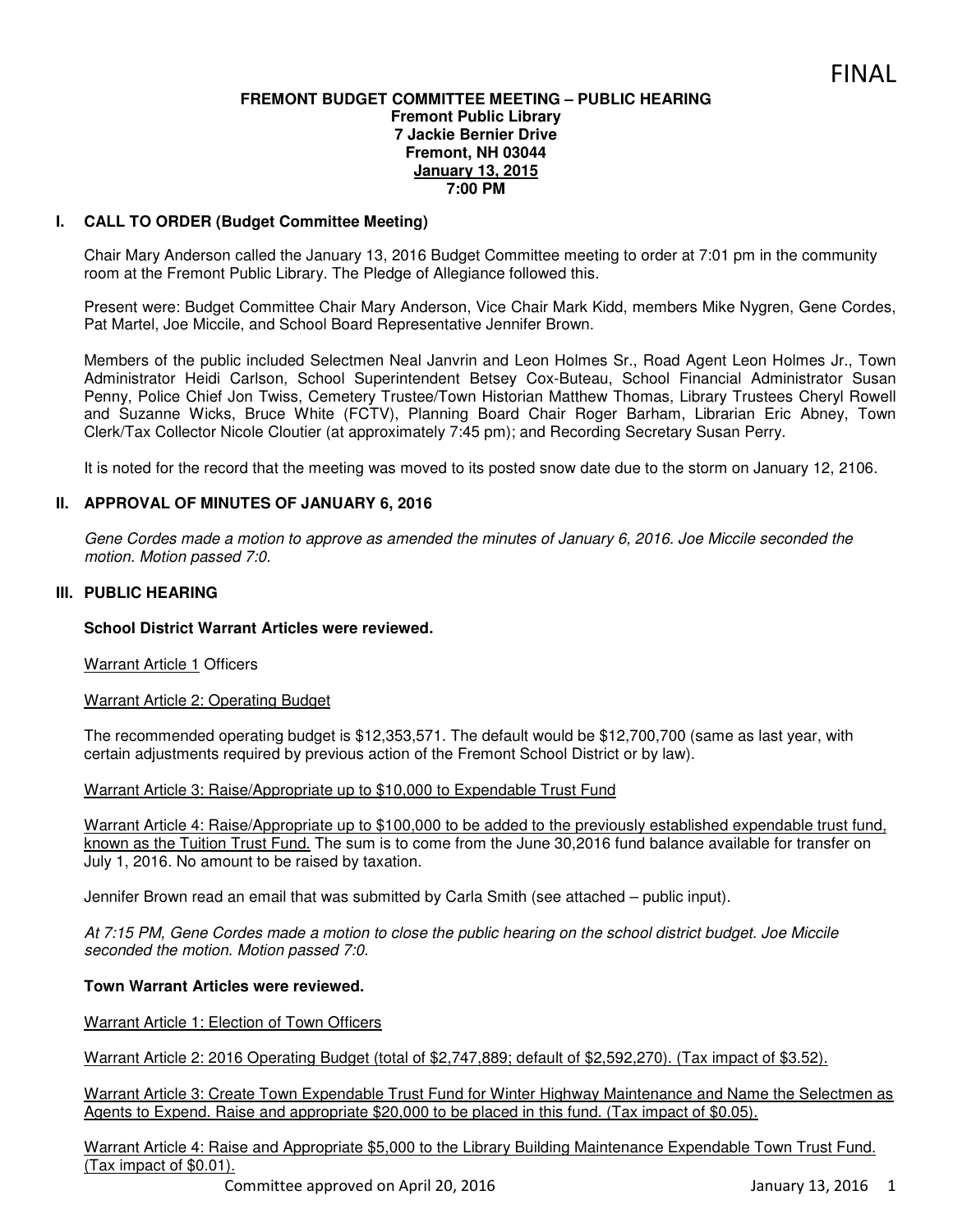Warrant Article 5: Raise and Appropriate \$25,000 to the Bridge Construction and Reconstruction Capital Reserve Fund. (Tax impact of \$0.06).

Warrant Article 6: Raise and Appropriate \$10,000 to the Town Hall Renovations Capital Reserve Fund. (Tax impact of  $\overline{20.03}$ .

Cheryl Rowell asked if any of this money is to be used for the heating system that was already put in. Ms. Carlson replied no, that this was encumbered from the unexpended fund balance.

Warrant Article 7: Raise and Appropriate \$10,000 to the Property Reassessment Capital Reserve Fund. (Tax impact of \$0.03).

Warrant Article 8: Raise and Appropriate \$25,000 to the Highway Equipment Capital Reserve Fund. (Tax impact of \$0.06).

Warrant Article 9: Raise and Appropriate \$25,000 to the Emergency Management Equipment Capital Reserve Fund (est. tax impact \$.06)

Warrant Article 10: Raise and Appropriate \$81,700 to shim/overlay sections of Chester Road/do associated shoulder work. (est. tax impact \$.21)

Warrant Article 11: Raise and Appropriate \$85,495 to shim/overlay a section of Sandown Road/do associated shoulder work. (est. tax impact \$.22)

Warrant Article 12: Increase in Town Clerk Tax Collector's annual salary by \$5,000 (totaling \$40,000)/include 10 days of paid time off and raise and appropriate \$5,000 for this purpose (est. tax impact \$.01)

Suzanne Wicks asked why this article was not recommended. Mr. Cordes said that the Selectmen discussed it, got the history about the position, considered the number of hours the position works (about 22-25 average hours/week) and the time to support the office and they felt they could not vote in favor of the article. They felt this position was in line with other departments. Matthew Thomas asked what Ms. Cloutier's feeling was about this.

When Ms. Cloutier joined the meeting later in the meeting (around 7:45 PM), she provided information that compared her position to those in similar towns. Where the position is now combined, there is more responsibility. She noted the increased workload since 2008 (e.g. 50 extra vehicles per month, 7% increase in properties, etc.) and that she works up to 30-35 hours some weeks such as during elections. Mr. Cordes noted the importance of defining the job particulars such as time off, etc. Ms. Carlson noted that the Town Clerk job has no benefits because it is an elected position (and part-time). She said other towns have made accommodations for elected official salaries but noted that Ms. Cloutier has fine-tuned the position so that there are less hours cumulatively. Ms. Cloutier felt it would be less cost to the town to ask for a raise instead of asking for benefits. It was noted that the Deputy Town Clerk works about 12 hours/week for an hourly pay for clerical work, plus a stipend for being the Deputy of \$1,800 annually. The Deputy provides vacation and sick coverage, and some extra bank trips, etc.). Ms. Cloutier noted that she has a commitment to the Town and would not leave if this article does not pass.

Warrant Article 13: Create a Town Expendable Trust Fund for the Fremont Police Department DARE Program and name the Selectmen as agents to expend (est. tax impact \$.01)

Chief Twiss gave background of the DARE Program and noted that Officer Huard works well with the school in this program. Leon Holmes Sr. spoke about the benefit of students working with the police in the program. It was noted that donations have diminished for the program, and that the funds help with t-shirts, DARE program graduation materials etc. The DARE Program incorporates Ellis School's fifth grade, which is currently doing a cash calendar fundraiser for the program. It was mentioned that people can still make donations for the program individually through the School and at the Police Department.

Warrant Article 14: Raise and Appropriate \$49,550 to continue the Public Health Mosquito Control Program (est. tax impact \$0.13).

Warrant Article 15: Create a Revolving Fund for Parks and Recreation Field and Parks Improvements and Maintenance (no tax impact).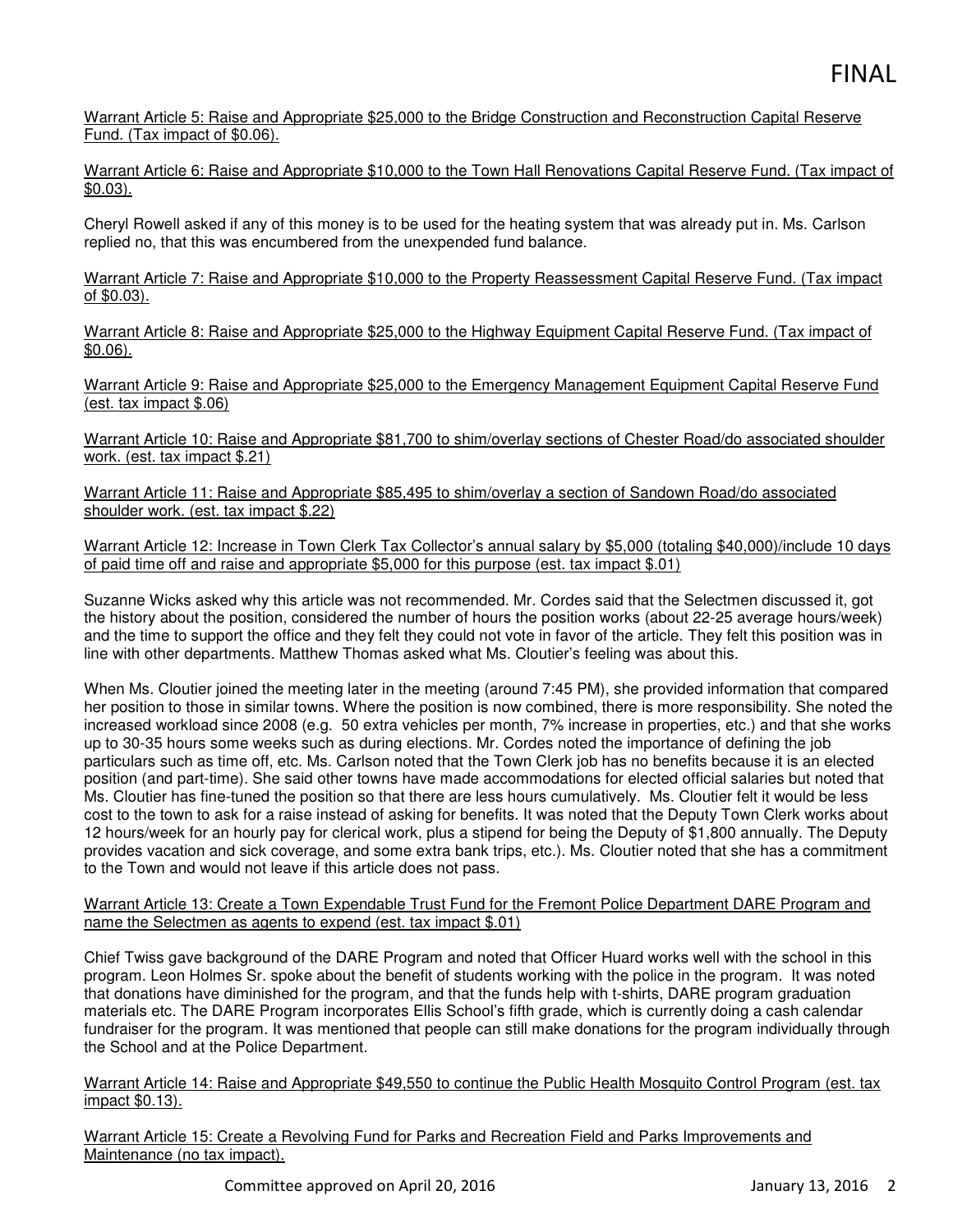# FINAL

Ms. Carlson noted that the Department of Revenue requested that the recreation statute reference be changed from the general statute that she used originally. The goal of this fund is ultimately to build a pavilion at the ballfields with money from extra money from the Fun Run and any donations (not large-scale).

## Warrant Article 16: Raise and Appropriate \$50,000 to the Fire Truck Capital Reserve Fund. (est. tax impact \$0.13).

Warrant Article 17: Raise and Appropriate \$15,000 to the Historic Museum Renovation Capital Reserve Fund. (est. tax impact \$0.04)

There was discussion about the importance of placing Fremont's historical artifacts, especially the antique horsedrawn hearse (c. 1861, and one of about 10 in NH), into a safe location (garage in back of the museum) for townspeople to see and enjoy them.

Warrant Article 18: Designate as Town Forest, in accordance with NH RSA 31:110, Beede Spaulding Conservation Land Map 3 Lot 56 (no direct tax impact).

This will designate this land as Town Forest will subject it to the existing Town Forest Ordinance and the Conservation Commission can use its own signage at no additional cost.

## **OTHER:**

Public Official Sign-Ups: January 20-29, 2016 – Anyone interested in signing up for Town or School District Office can do so between Wednesday January 20, 2016 through Friday January 29, 2016 during Town Clerk Hours. Special hours will also be held on the last day, Friday January 29<sup>th</sup> from 3:00 to 5:00 pm at the Town Hall, during which both the School and Town Clerks will be available at the Town Hall, for signups only.

Ms. Carlson mentioned the idea of having a public service announcement on FCTV before voting and she asked that if people have questions, to please reach out so that announcements and information on FCTV may be most helpful for voters. She also said that anyone with questions may email or call her. Contact information is available on the handouts and on the website.

She noted there are extra information sheets from tonight's hearing which will be left at the library, and they will also be available at the Town Hall. The working Town budget spreadsheets and Warrant Article Narrative are available on the Town's website www.Fremont.nh.gov on the Budget Committee page, under downloadable reports.

# **IV. ADJOURNMENT**

*Gene Cordes made a motion to adjourn at 8:00 PM. Joe Miccile seconded the motion. Motion passed 7:0.*

Respectfully submitted by, Susan Perry, Budget Committee Secretary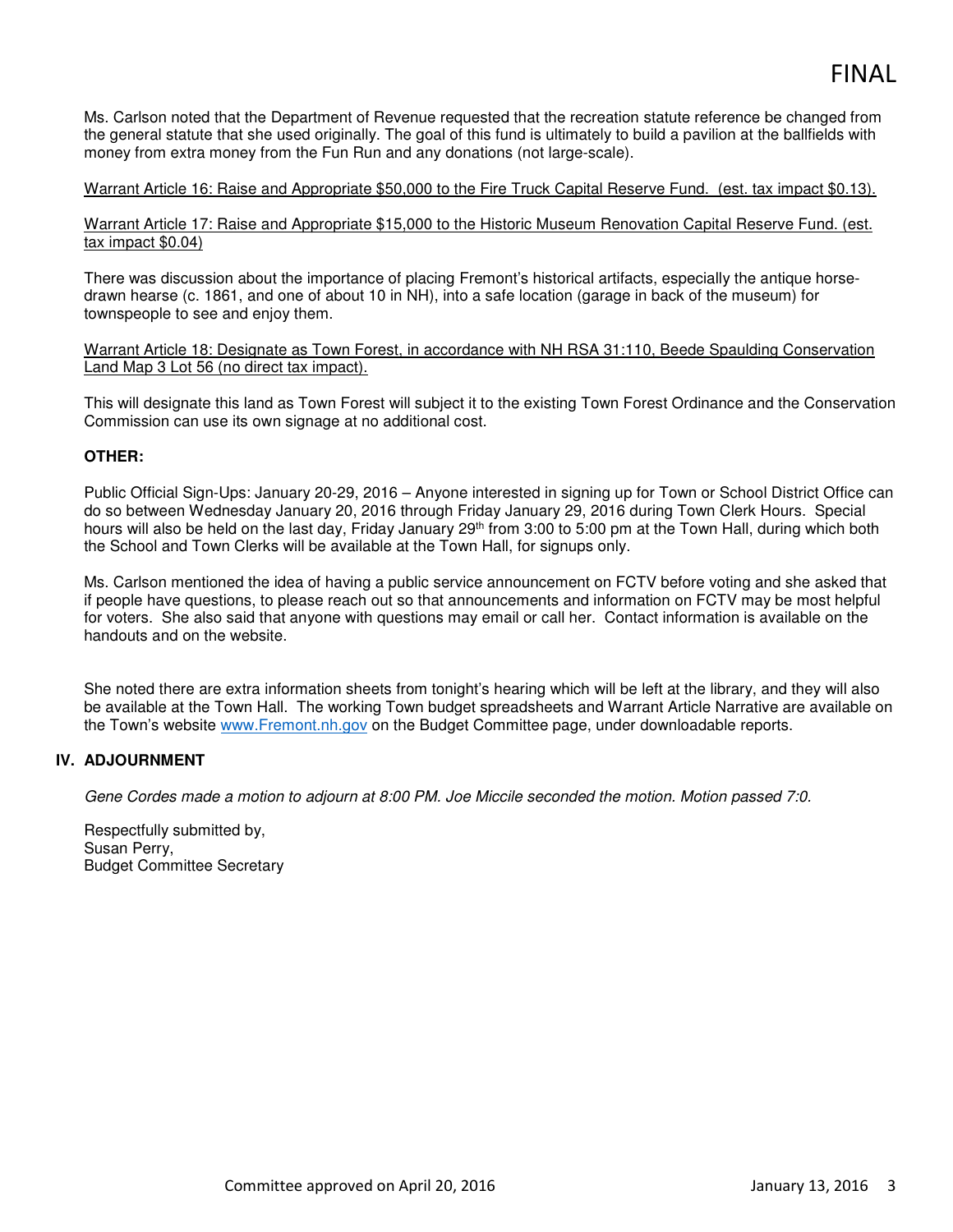## 1/13/2016 BUDGET COMMITTEE PUBLIC HEARING

## **CORRESPONDENCE**

## January 12, 2016

Dear Fremont Budget Committee Members,

Due to the change of this meeting from Tuesday to Wednesday I am unable to attend. I respectfully request that you read my letter in it's entirely during the public hearing and place it into the public minutes.

I would like express my concerns as a Fremont resident regarding proposed cuts to the FY17 school budget. I feel that the distressing trend of reducing staffing year after year directly impacts the quality of education at the Ellis School. The Budget Committee is making recommendations based upon bottom line numbers, without regard what is best for the education of our children.

I am tired of hearing unsupported statements that people are being taxed out of their homes and that people will leave Fremont if taxes increase. The impact of the school budget on the tax rate is not an issue isolated to Fremont. Similar tax increases are occurring in small towns all over New Hampshire and will continue to occur as a result of rising fixed costs that are uncontrollable. If residents can truly not afford a tax increase they will not find it any easier moving to Exeter or Raymond, or anywhere else. What the town will face is an influx of residents who will leave Fremont not looking for tax relief, but rather seeking to raise their families in a community that cares about the children and providing them with a fiscally supported education.

I do not support the school budget of \$12,353,570.60 as presented by the Budget Committee as it completely ignores what is needed to provide a safe and dynamic learning environment at the Ellis School.

Safety: Provider Bus recommends 9 buses for safe transportation. The BUDCOM is not taking into consideration that Fremont households are wide spread and many neighborhoods can only be accessed after travel through neighboring towns. Fremont is not a city grid that can be equally divided among 8 buses. Provider Bus is an expert in transportation safety; please respect their expertise, as it is far more valuable than your pen and paper calculations. I stand behind the Fremont School Board in budgeting for 9 buses.

Safety: I do not support the recommendation by both the BUDCOM and the School Board to eliminate the part-time nurse position. As the full-time school nurse at Ellis for the past five years and the town's Deputy Health Officer I am the person whose expertise you should be listening to. Ellis School has a significantly greater than average amount of students with chronic health conditions and complex medical needs. You are jeopardizing the safety and well being of every child at Ellis, and risking liability that will directly impact the taxpayers of Fremont. I do not professionally agree that a single nurse can provide high quality, competent nursing care and documentation for the existing student population at the Ellis School. Nor can I ethically agree that the care provided should be anything less than excellent or sacrificed to meet your demands of underfunding the nursing salary line. The proposed cost savings of eliminating the part-time nurse is significantly less than a resulting lawsuit or the loss of life of a medically fragile child. I urge the Fremont School Board to find funding for this position in whichever budget is passed. If need be I will support the default budget to accommodate funding for this position.

Safety: I do not support the full elimination of replacing teachers desks, countertops, and repair / maintenance of the plant items. I feel this number was looked at as a whole and cut in its entirety. While yes most furniture and repair items can be postponed, there are some items that are safety hazards. Last week in my daughters 5<sup>th</sup> Grade classroom the leg on her teachers' desk broke without warning causing the desk to collapse and its belongings to crash onto the floor. This could have caused a seriously injury. While it seems these line items are easier to cut as they do not directly impact students, I caution you to consider the impact of not taking care of what we have and not replacing what is truly beyond repair. I feel the Fremont School Board was forced into removing funding for these items from their original budget under pressure from the BUDCOM. I urge the Fremont School Board to find funding for vital repairs and replacements in whichever budget is passed. We simply cannot allow our building to deteriorate any further. If need be I will support the default